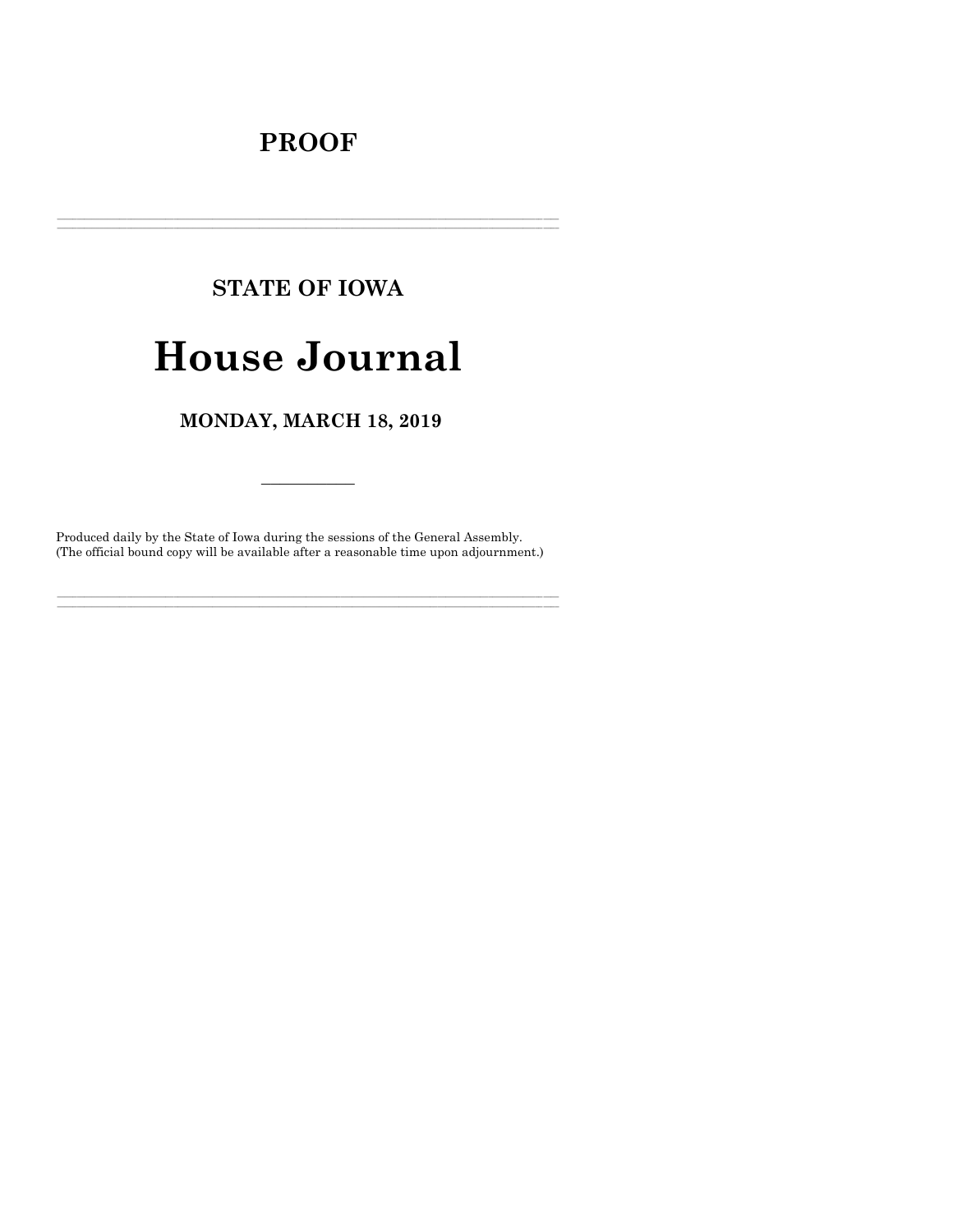## **JOURNAL OF THE HOUSE**

Sixty-fourth Calendar Day - Fortieth Session Day

Hall of the House of Representatives Des Moines, Iowa, Monday, March 18, 2019

The House met pursuant to adjournment at 1:00 p.m., Speaker Upmeyer in the chair.

Prayer was offered by Elizabeth Varner with the Humanists of Linn County, Cedar Rapids. She was the guest of Bennett of Linn.

#### PLEDGE OF ALLEGIANCE

The Pledge of Allegiance was led by Cale Mascher from Iowa City. He is the grandson of Mascher of Johnson.

The Journal of Thursday, March 14, 2019, was approved.

#### INTRODUCTION OF BILL

**[House File 743,](https://www.legis.iowa.gov/legislation/BillBook?ga=88&ba=HF743)** by committee on State Government, a bill for an act requiring that the general assembly provide for the publication of certain material and associated electronic records pertaining to official legal publications.

Read first time and placed on the **calendar.**

#### COMMITTEE REVISION

The Speaker announced the following change to committee assignments effective immediately:

Ways and Means Huseman replaced Bloomingdale

#### BILL SIGNED BY THE GOVERNOR

A communication was received from the Governor announcing that on March 15, 2019, the following bill was approved and transmitted to the Secretary of State: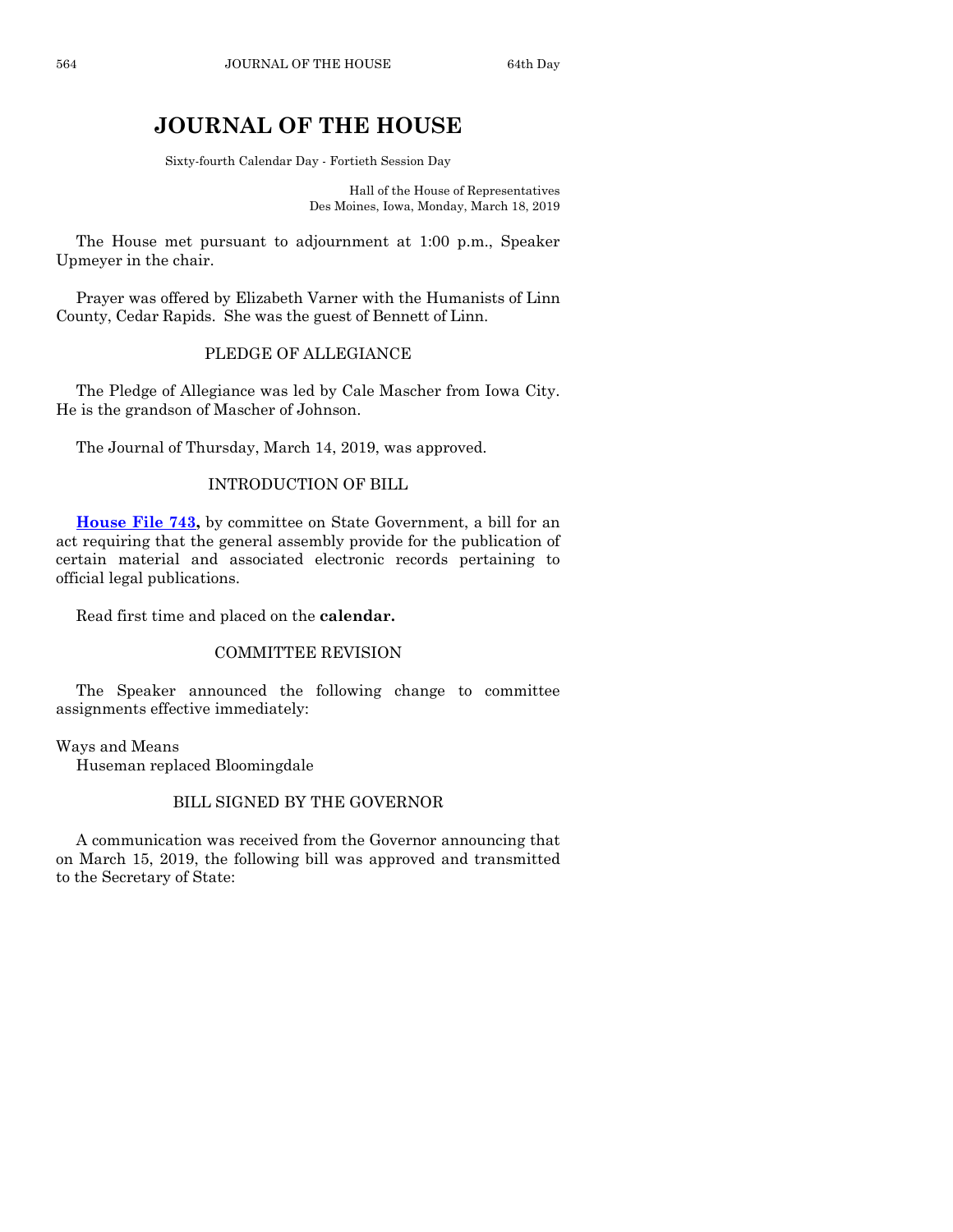**[Senate File 220,](https://www.legis.iowa.gov/legislation/BillBook?ga=88&ba=SF220)** an Act relating to the increased expensing allowance deduction by corporations, financial institutions, and partnerships and limited liability companies taxed as corporations, and including effective date and retroactive applicability provisions.

#### SUBCOMMITTEE ASSIGNMENTS

#### **[House File 529](https://www.legis.iowa.gov/legislation/BillBook?ga=88&ba=HF529)**

Ways and Means: Jones, Chair; Sieck and Wolfe.

#### **[House File 693](https://www.legis.iowa.gov/legislation/BillBook?ga=88&ba=HF693)**

Ways and Means: Bossman, Chair; Hite and Nielsen.

#### **[House File 725](https://www.legis.iowa.gov/legislation/BillBook?ga=88&ba=HF725)**

Ways and Means: Maxwell, Chair; Carlson and Isenhart.

#### **[House File 733](https://www.legis.iowa.gov/legislation/BillBook?ga=88&ba=HF733)**

Ways and Means: Maxwell, Chair; Hein and Isenhart.

#### **[Senate File 86](https://www.legis.iowa.gov/legislation/BillBook?ga=88&ba=SF86)**

Natural Resources: Jeneary, Chair; Ourth and Thorup.

#### **[Senate File 305](https://www.legis.iowa.gov/legislation/BillBook?ga=88&ba=SF305)**

Human Resources: Best, Chair; Heddens of Osmundson.

#### **[Senate File 484](https://www.legis.iowa.gov/legislation/BillBook?ga=88&ba=SF484)**

Human Resources: Osmundson, Chair; Anderson and Salmon.

#### **[Senate File 536](https://www.legis.iowa.gov/legislation/BillBook?ga=88&ba=SF536)**

Human Resources: Bacon, Chair; Best and Forbes.

#### **[Senate File 537](https://www.legis.iowa.gov/legislation/BillBook?ga=88&ba=SF537)**

Natural Resources: Shipley, Chair; Breckenridge and Osmundson.

#### AMENDMENTS FILED

| $H-1037$ | H.F. | 700 | Forbes of Polk    |
|----------|------|-----|-------------------|
| $H-1038$ | H.F. | 690 | Fry of Clarke     |
| $H-1039$ | H.F. | 708 | Mitchell of Henry |
| $H-1040$ | H.F. | 500 | Heddens of Story  |